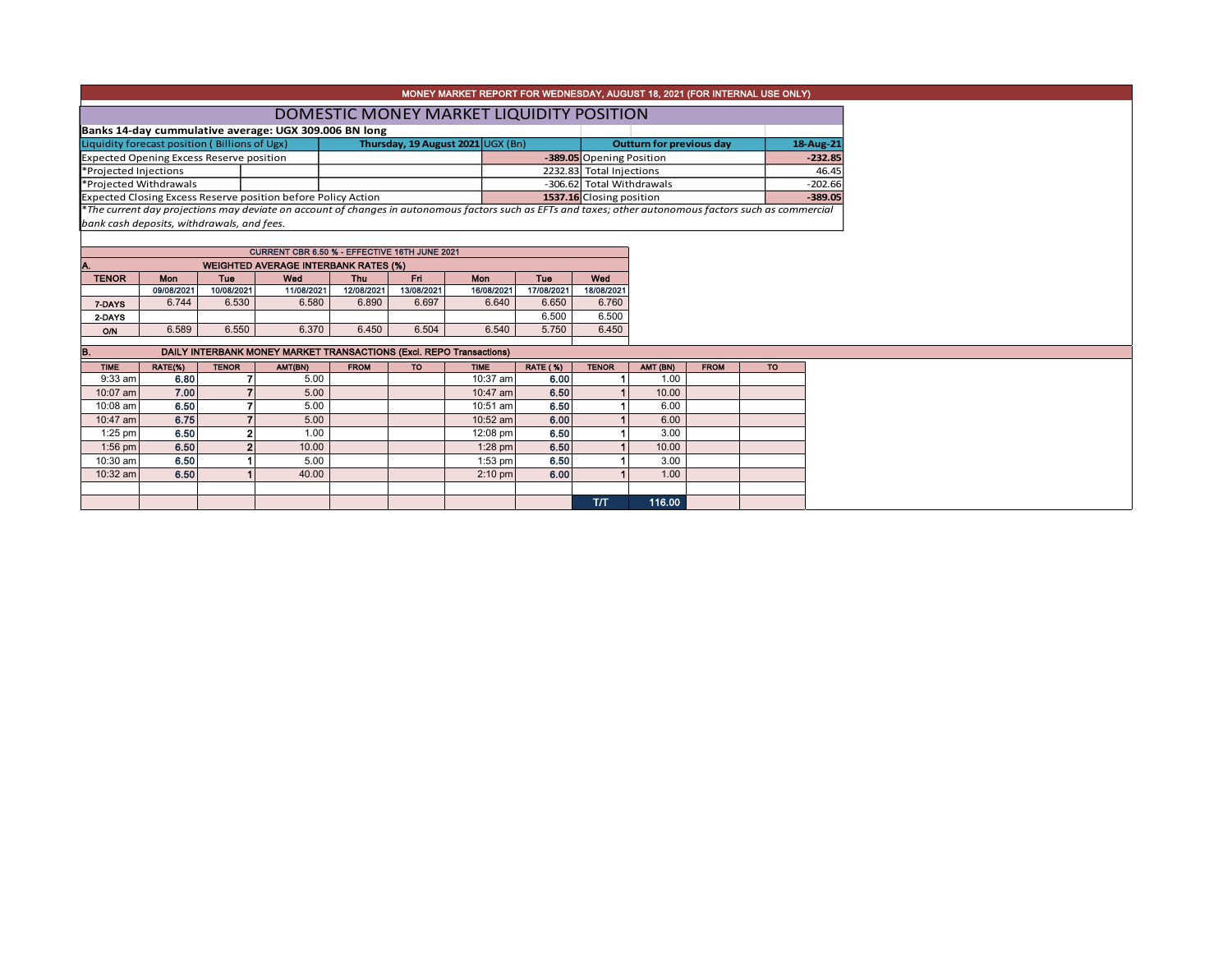| Ic.                                                |                                                                                                                                                                                                                    |                |                                                                                     |                 |                            | <b>CBR AND THE 7- DAY WAR INTERBANK RATES</b>                                  |                |                |              |                              |  |  |  |  |  |
|----------------------------------------------------|--------------------------------------------------------------------------------------------------------------------------------------------------------------------------------------------------------------------|----------------|-------------------------------------------------------------------------------------|-----------------|----------------------------|--------------------------------------------------------------------------------|----------------|----------------|--------------|------------------------------|--|--|--|--|--|
|                                                    |                                                                                                                                                                                                                    |                |                                                                                     |                 |                            |                                                                                |                |                |              |                              |  |  |  |  |  |
| 9.500                                              |                                                                                                                                                                                                                    |                |                                                                                     |                 |                            |                                                                                |                |                |              |                              |  |  |  |  |  |
| 9.000                                              |                                                                                                                                                                                                                    |                |                                                                                     |                 |                            |                                                                                |                |                |              |                              |  |  |  |  |  |
| 8.500<br>8.000                                     |                                                                                                                                                                                                                    |                |                                                                                     |                 |                            |                                                                                |                |                |              |                              |  |  |  |  |  |
| 7.500                                              |                                                                                                                                                                                                                    |                |                                                                                     |                 |                            |                                                                                |                |                |              |                              |  |  |  |  |  |
| 7.000                                              |                                                                                                                                                                                                                    |                |                                                                                     |                 |                            |                                                                                |                |                |              |                              |  |  |  |  |  |
| 6.500                                              | .                                                                                                                                                                                                                  |                |                                                                                     |                 |                            |                                                                                |                |                |              |                              |  |  |  |  |  |
| 6.000                                              |                                                                                                                                                                                                                    |                |                                                                                     |                 |                            |                                                                                |                |                |              |                              |  |  |  |  |  |
| 5.500                                              |                                                                                                                                                                                                                    |                |                                                                                     |                 |                            |                                                                                |                |                |              |                              |  |  |  |  |  |
| 5.000<br>4.500                                     |                                                                                                                                                                                                                    |                |                                                                                     |                 |                            |                                                                                |                |                |              |                              |  |  |  |  |  |
|                                                    | 4.000                                                                                                                                                                                                              |                |                                                                                     |                 |                            |                                                                                |                |                |              |                              |  |  |  |  |  |
|                                                    | 28/07/2021 29/07/2021 30/07/2021 02/08/2021 03/08/2021 04/08/2021 05/08/2021 06/08/2021 09/08/2021 10/08/2021 11/08/2021 12/08/2021 13/08/2021 16/08/2021 17/08/2021 19/08/2021 18/08/2021 15/08/2021 17/08/2021 1 |                |                                                                                     |                 |                            |                                                                                |                |                |              |                              |  |  |  |  |  |
|                                                    |                                                                                                                                                                                                                    |                |                                                                                     |                 |                            |                                                                                |                |                |              |                              |  |  |  |  |  |
|                                                    |                                                                                                                                                                                                                    |                |                                                                                     |                 |                            | • Overnight WAR -7-day WAR - CBR rate - Upper bound -Lower bound               |                |                |              |                              |  |  |  |  |  |
|                                                    |                                                                                                                                                                                                                    |                |                                                                                     |                 |                            | MONETARY POLICY OPERATIONS MATURITIES PROFILE: (12-AUG- 2021 TO 09-SEPT- 2021) |                |                |              |                              |  |  |  |  |  |
| <b>DATE</b>                                        | <b>THUR</b>                                                                                                                                                                                                        | <b>THUR</b>    | <b>THUR</b>                                                                         | <b>THUR</b>     | <b>THUR</b>                | <b>TOTAL</b>                                                                   |                |                |              |                              |  |  |  |  |  |
|                                                    | 19-Aug-21                                                                                                                                                                                                          | 26-Aug-21      | 02-Sep-21                                                                           | 09-Sep-21       | 16-Sep-21                  |                                                                                |                |                |              |                              |  |  |  |  |  |
| <b>REPO</b>                                        | 2,101.12                                                                                                                                                                                                           | $\sim$         | $\sim$                                                                              | $\sim$          | $\sim$                     | 2,101.12                                                                       |                |                |              |                              |  |  |  |  |  |
| <b>REV REPO</b>                                    | $\sim$                                                                                                                                                                                                             | $\sim$         | $\sim$                                                                              | $\sim$          | $\sim$                     | $\sim$                                                                         |                |                |              |                              |  |  |  |  |  |
| <b>DEPO AUCT</b>                                   | 59.13                                                                                                                                                                                                              | 132.40         | $\sim$                                                                              | 135.30          | $\sim$                     | 326.83                                                                         |                |                |              |                              |  |  |  |  |  |
| <b>TOTALS</b>                                      | 2.160.25                                                                                                                                                                                                           | 132.40         | $\sim$                                                                              | 135.30          | $\sim$                     | 2.427.95                                                                       |                |                |              |                              |  |  |  |  |  |
|                                                    |                                                                                                                                                                                                                    |                | Total O/S Deposit Auction balances held by BOU up to 07 October Q912021: UGX 645 BN |                 |                            |                                                                                |                |                |              |                              |  |  |  |  |  |
|                                                    |                                                                                                                                                                                                                    |                | Total O/S Repo, Reverse Repo & Deposit Auction balances held by BOU: UGX 2,746 BN   |                 |                            |                                                                                |                |                |              |                              |  |  |  |  |  |
|                                                    | (EI) STOCK OF TREASURY SECURITIES                                                                                                                                                                                  |                |                                                                                     |                 | Eii)                       | <b>MONETARY POLICY MARKET OPERATIONS</b>                                       |                |                |              |                              |  |  |  |  |  |
|                                                    | LAST TBIILS ISSUE DATE: 12-AUGUST-2021                                                                                                                                                                             |                |                                                                                     |                 |                            | (VERTICAL REPOS, REV-REPOS & DEPOSIT AUCTIONS)                                 |                |                |              |                              |  |  |  |  |  |
| 5,022.07<br>On-the-run O/S T-BILL STOCKs (Bns-UGX) |                                                                                                                                                                                                                    |                |                                                                                     | 19/08/2021      | OMO                        | <b>ISSUE DATE</b>                                                              | <b>AMOUNT</b>  | <b>WAR</b>     | <b>RANGE</b> | <b>TENOR</b>                 |  |  |  |  |  |
| 20,526.79<br>On-the-run O/S T-BONDSTOCKs(Bns-UGX)  |                                                                                                                                                                                                                    |                |                                                                                     | 19/08/2021 REPO |                            | 02-Jul                                                                         | 225.00         | 6.500          |              | 6                            |  |  |  |  |  |
|                                                    | TOTAL TBILL & TBOND STOCK- UGX                                                                                                                                                                                     |                | 25,548.86                                                                           |                 | <b>REPO</b>                | 30-Jun                                                                         | 395.00         | 6.500          |              | $\mathbf{1}$                 |  |  |  |  |  |
| O/S=Outstanding                                    |                                                                                                                                                                                                                    |                |                                                                                     |                 | <b>REPO</b>                | $07 -$ Jul                                                                     | 354.00         | 6.500          |              | $\overline{1}$               |  |  |  |  |  |
| <b>MATURITY</b>                                    | <b>TOTAL STOCK YTM (%)</b>                                                                                                                                                                                         |                | <b>CHANGE IN</b>                                                                    |                 | <b>REPO</b><br><b>DAUT</b> | 08-Jul                                                                         | 1,546.50       | 6.500          |              | $\overline{7}$<br>28         |  |  |  |  |  |
|                                                    | (BN UGX)                                                                                                                                                                                                           | AT CUT OFF*    | YTM (+/-)<br>$-0.473$                                                               |                 | <b>DAUT</b>                | $15 -$ Jul<br>$15 -$ Jul                                                       | 35.11<br>49.47 | 6.946          |              | 56                           |  |  |  |  |  |
| 91<br>182                                          | 100.38<br>390.51                                                                                                                                                                                                   | 6.825<br>8.751 | $-0.118$                                                                            |                 | <b>DAUT</b>                | $15 -$ Jul                                                                     | 36.50          | 6.950<br>7.200 |              | 84                           |  |  |  |  |  |
| 364                                                | 4,531.18                                                                                                                                                                                                           | 9.700          | $-0.452$                                                                            |                 | <b>REPO</b>                | $15 -$ Jul                                                                     | 1,253.50       | 6.500          |              | $\overline{7}$               |  |  |  |  |  |
| 2YR                                                | $\sim$                                                                                                                                                                                                             | 11.500         | $-1.500$                                                                            |                 | <b>REPO</b>                | $16$ -Jul                                                                      | 302.00         | 6.500          |              | $6\phantom{1}$               |  |  |  |  |  |
| 3YR                                                | $\sim$                                                                                                                                                                                                             | 11.390         | $-1.410$                                                                            |                 | <b>REVREPO</b>             | 21-Jul                                                                         | 314.06         | 6.500          |              | $\mathbf{1}$                 |  |  |  |  |  |
| 5YR                                                | 1,589.27                                                                                                                                                                                                           | 13.409         | $-1.691$                                                                            |                 | <b>REPO</b>                | $22$ -Jul                                                                      | 1,418.00       | 6.500          |              | $\overline{7}$               |  |  |  |  |  |
| <b>10YR</b>                                        | 9,703.84                                                                                                                                                                                                           | 13.739         | $-2.231$                                                                            |                 | <b>REPO</b>                | 28-Jul                                                                         | 228.04         | 6.500          |              | $\mathbf{1}$                 |  |  |  |  |  |
| <b>15YR</b>                                        | 7,946.63                                                                                                                                                                                                           | 14.090         | $-0.310$                                                                            |                 | <b>DAUT</b>                | 29-Jul                                                                         | 39.79          | 6.946          |              | 28                           |  |  |  |  |  |
| <b>20YR</b>                                        | 1,287.05                                                                                                                                                                                                           | 15.950         | $-1.040$                                                                            |                 | <b>DAUT</b>                | 29-Jul                                                                         | 49.47          | 6.950          |              | 56                           |  |  |  |  |  |
|                                                    | Cut OFF is the lowest price/ highest yield that satisfies the auction awarded amount.                                                                                                                              |                |                                                                                     |                 | <b>DAUT</b>                | 29-Jul                                                                         | 49.17          | 7.299          |              | 84                           |  |  |  |  |  |
|                                                    |                                                                                                                                                                                                                    |                |                                                                                     |                 | <b>REPO</b>                | 29-Jul                                                                         | 1,403.00       | 6.500          |              | $\overline{7}$               |  |  |  |  |  |
|                                                    |                                                                                                                                                                                                                    |                |                                                                                     |                 | <b>REPO</b>                | 02-Aug                                                                         | 418.00         | 6.500          |              | 3                            |  |  |  |  |  |
|                                                    |                                                                                                                                                                                                                    |                |                                                                                     |                 | <b>REPO</b>                | 04-Aug                                                                         | 225.50         | 6,500          |              | $\mathbf{1}$                 |  |  |  |  |  |
|                                                    |                                                                                                                                                                                                                    |                |                                                                                     |                 | <b>REPO</b>                | $05 - A u$ a                                                                   | 1,501.00       | 6.500          |              | $\overline{7}$               |  |  |  |  |  |
|                                                    |                                                                                                                                                                                                                    |                |                                                                                     |                 | <b>REPO</b>                | 09-Aug                                                                         | 143.00         | 6.500          |              | 3                            |  |  |  |  |  |
|                                                    |                                                                                                                                                                                                                    |                |                                                                                     |                 | <b>DAUT</b>                | 12-Aug                                                                         | 59.02          | 7.384          |              | 84                           |  |  |  |  |  |
|                                                    |                                                                                                                                                                                                                    |                |                                                                                     |                 | <b>DAUT</b>                | $12-Auq$                                                                       | 79.74          | 7.003          |              | 56                           |  |  |  |  |  |
|                                                    |                                                                                                                                                                                                                    |                |                                                                                     |                 | <b>DAUT</b>                | 12-Aug                                                                         | 84.85          | 6.906          |              | 28                           |  |  |  |  |  |
|                                                    |                                                                                                                                                                                                                    |                |                                                                                     |                 | <b>REPO</b>                | 12-Aug                                                                         | 1,474.00       | 6.500          |              | $\overline{7}$               |  |  |  |  |  |
|                                                    |                                                                                                                                                                                                                    |                |                                                                                     |                 | <b>REPO</b>                | 16-Aug                                                                         | 482.50         | 6.500          |              | $\mathbf{3}$<br>$\mathbf{1}$ |  |  |  |  |  |
|                                                    |                                                                                                                                                                                                                    |                |                                                                                     |                 | <b>REPO</b>                | 18-Aug<br>WAR-Weighted Average Rate                                            | 142.50         | 6,500          |              |                              |  |  |  |  |  |